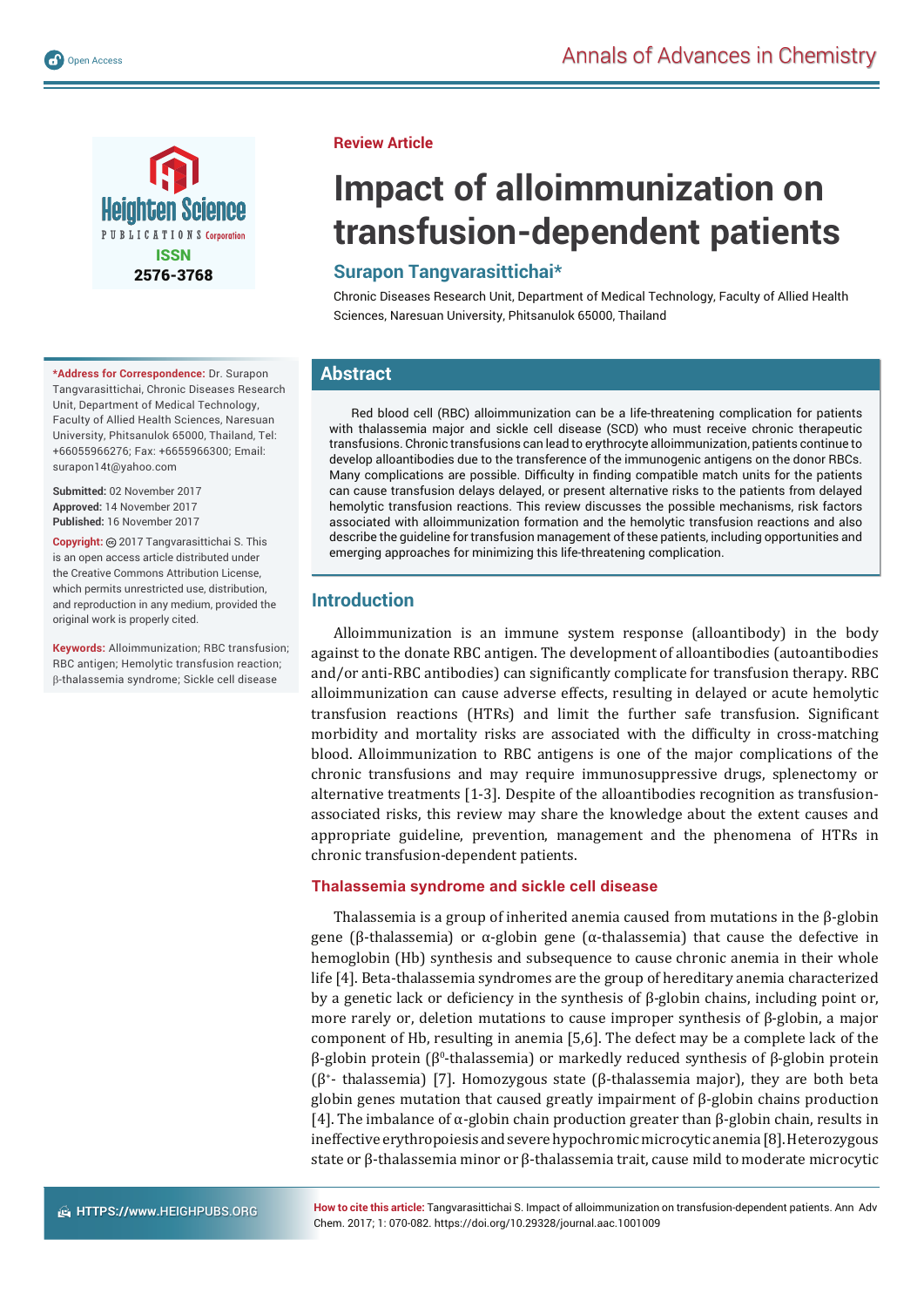anemia, resulting in a decrease in the β-globin protein synthesis by approximately 50% [4]. Intermediate state, β-thalassemia intermedia, occurs with mutations in both β-globin genes, but may be a result of: (i) one mild mutation and severe mutation in the other, (ii) two mild mutations, (iii) complex mutation with the association with α-thalassemia [4]. Thus β-thalassemia intermedia patients can express from mild anemia to severe anemia, requiring RBC transfusions similar to -thalassemia major [9]. Treatment of these β-thalassemia patients includes chronic transfusion, iron chelation, splenectomy and allogeneic hematopoietic stem cell transplantation. The targets of RBC transfusion therapy are to correct anemia, suppress erythropoiesis and inhibit gastrointestinal iron absorption. Previous studies have reported the alloimmunization rates of 5-30% in patients with thalassemia major, most of the RBC alloimmunization studies are from the countries in Mediterranean and Southeast Asia [10,11]. The highest rate (30%) was reported by Ameen et al. [9], in Iranian patients. In our recent study, 17.5 % of alloimmunization in these transfusion-dependent β-TM patients were found only in one province in Northern, Thailand [11].

Sickle cell disease is also an inherited anemia resulting from a mutation in the β-globin gene to cause rising of HbS [12]. When sickle Hb deoxygenates, it forms a rigid polymers within RBC that affected its shape and decrease its deformability to cause vaso-occlusion [12]. Patients with SCD have chronic anemia and increased reticulocytosis, leading to a shortened life. The vaso-occlusion can cause severe pain, end organ damage from hypoxia (especially in spleen, lung, kidney and central nervous system) [12]. This phenomenon involves many factors including hemolysis-associated reduction of bioavailability nitric oxide, oxidative stress, chronic inflammation, altered red cell adhesive properties, activated white blood cells, platelets and increased viscosity. Lifelong RBC transfusion is the major supportive treatment to ameliorate the chronic anemia and to suppress the extrameduallary hematopoiesis, which would otherwise lead to severe bone disorders for these patients, and also to improve oxygen-carrying capacity, decreased viscosity of circulation and improving blood flow. RBC transfusions are the important treatment for SCD patients, 60-90% of whom receive RBC transfusions in their lifetime [13]. However, previous studies have reported alloimmunization rates of approximately 20-50% in SCD patients receiving transfusion therapy [14]. Chronic RBC transfusion regimens are confronted with serious complications [4]. These complications include iron overload, possibility to cause endocrine disorders (delayed growth, impaired sexual maturation, diabetes mellitus and parathyroid, thyroid, pituitary and adrenal insufficiency), liver fibrosis, cirrhosis, dilated cardiomyopathy [5,8] as well as alloimmunization to red cell antigens.

#### **Alloimmunization**

The presentation of alloimmunization is similar to common infectious immunization. Both immunizations are influenced by: (i) immunogenicity of the antigen, (ii) high affinity antibody generation and (iii) inflammation in physiological environment [15]. Common events that generate general innate immune response, leading to alloantibody formation are: (i) transfusion, (ii) transplantation and (iii) pregnancy. Alloimmunization to RBC antigens is one of the important complications of regular chronic transfusions. Factors for alloimmunization generation in transfusion cases are complex and may involve in three main contributions: (i) RBC antigenic difference between the donor and recipient, (ii) the immune status of the recipient, and (iii) the immunomodulatory effect of the allogenic RBC transfusions on the immune system of the recipient and (iv) Genetic factor [16,17].

Transfusions may introduce a large numbers of living cells and foreign antigens into the body of recipient for the variable time. An immunocompetent recipient demonstrates an immune response to the living cells and/or foreign antigens of donor, resulting in various clinical consequences and conditions. We can classify the most common antigens that involved in alloimmunization as in the following categories: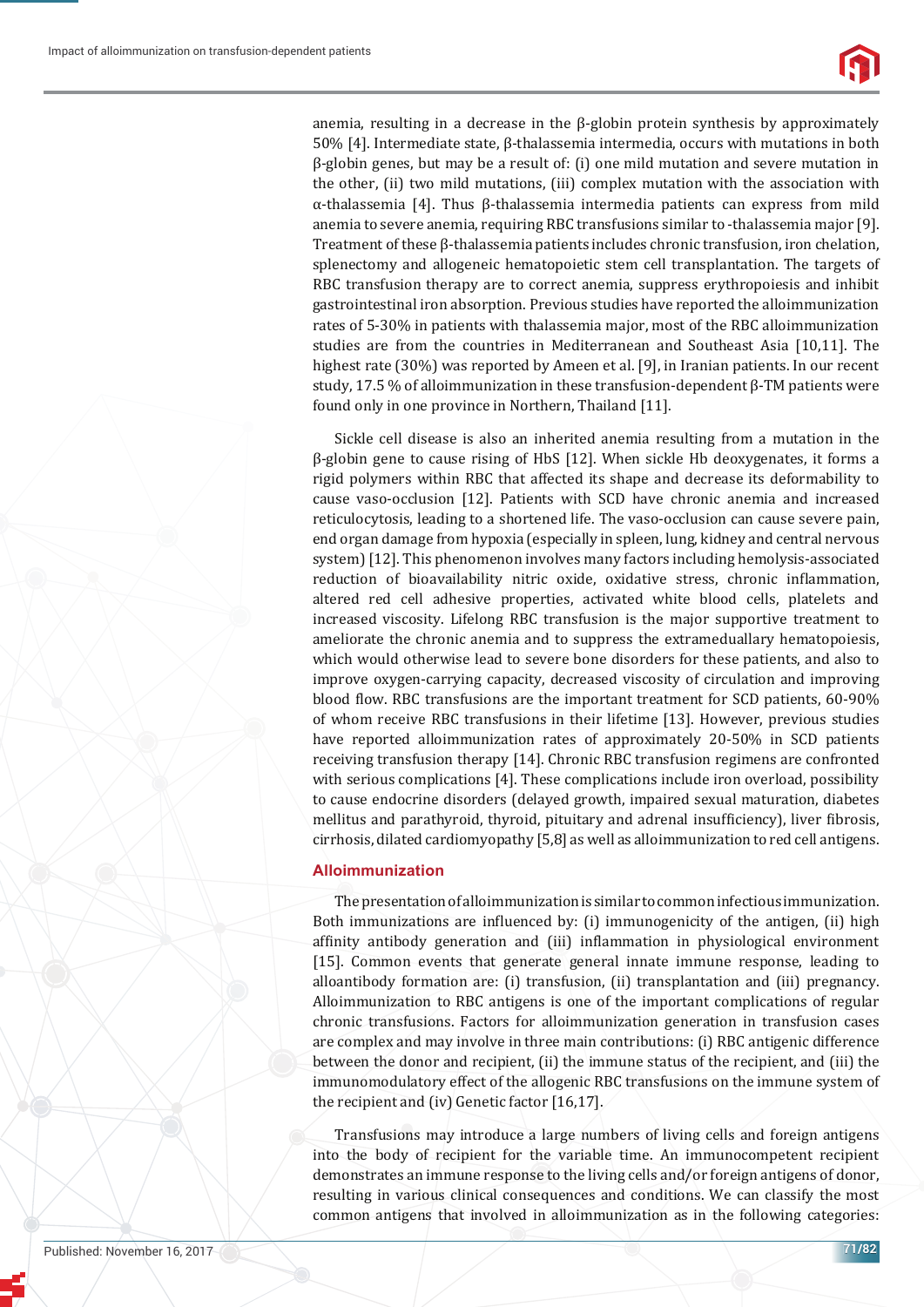(i) Human leukocyte antigens (HLAs), HLA-class I present by platelets and leukocytes and HLA-class II present on some leukocytes; (ii) Granulocyte-specific antigens; (iii) Platelet-specific antigens (human platelet antigen; HPA); and (iv) RBC-specific antigens, as shown in tables 1-3. Hemolytic transfusion reactions may increase hemolysis risk of the newborn when this patient becomes pregnant and it can cause difficulty in hematopoetic bone marrow/stem cell transplantation and increase the risk of graft rejection in patients who becomes for these therapies in the future.

| Table 1: International Society of Blood Transfusion: Blood group systems. |                                                    |                                                          |                        |  |
|---------------------------------------------------------------------------|----------------------------------------------------|----------------------------------------------------------|------------------------|--|
| No.                                                                       | Name (symbol)                                      | Gene name(s)                                             | <b>No. of antigens</b> |  |
| 001                                                                       | ABO                                                | AB <sub>O</sub>                                          | 4                      |  |
| 002                                                                       | <b>MNS</b>                                         | GYPA, GYPB                                               | 46                     |  |
| 003                                                                       | P1PK                                               | A4GALT                                                   | 3                      |  |
| 004                                                                       | Rh (RH)                                            | RHD, RHCE                                                | 54                     |  |
| 005                                                                       | Lutheran (LU)                                      | LU                                                       | 20                     |  |
| 006                                                                       | Kell (KEL)                                         | <b>KEL</b>                                               | 35                     |  |
| 007                                                                       | Lewis (LE)                                         | LE (FUT3)                                                | 6                      |  |
| 008                                                                       | Duffy (FY)                                         | FY (DARC)                                                | 5                      |  |
| 009                                                                       | Kidd (JK)                                          | JK (SLC14A1, HUT11A)                                     | 3                      |  |
| 010                                                                       | Diego (DI)                                         | DI (SLC4A1, AE1, EPB3)                                   | 22                     |  |
| 011                                                                       | Yt (YT)                                            | YT (ACHE)                                                | 2                      |  |
| 012                                                                       | Xg(XG)                                             | XG (PBDX)                                                | 2                      |  |
| 013                                                                       | Scianna (SC)                                       | SC (ERMAP)                                               | 7                      |  |
| 014                                                                       | Dombrock (DO)                                      | DO (ART4)                                                | 8                      |  |
| 015                                                                       | Colton (CO)                                        | CO (AQP1)                                                | 4                      |  |
| 016                                                                       | Landsteiner-Wiener (LW)                            | LW (ICAM4, CD242)                                        | 3                      |  |
| 017                                                                       | Chido-Rodgers (CH/RG)                              | CH (C4B), RG (C4A)                                       | 9                      |  |
| 018                                                                       | H(H)                                               | H (FUT1)                                                 | 1                      |  |
| 019                                                                       | Kx(XK)                                             | XK                                                       | $\mathbf{1}$           |  |
| 020                                                                       | Gerbich (GE)                                       | GE (GYPC)                                                | 11                     |  |
| 021                                                                       | Cromer (CROM)                                      | CROM (DAF)                                               | 18                     |  |
| 022                                                                       | Knops (KN)                                         | KN (CR1)                                                 | 9                      |  |
| 023                                                                       | Indian (IN)                                        | <b>IN (CD44)</b>                                         | 4                      |  |
| 024                                                                       | 0k (0K)                                            | OK (BSG, EMPRIN)                                         | 3                      |  |
| 025                                                                       | Raph (RAPH)                                        | <b>RAPH (CD151)</b>                                      | 1                      |  |
| 026                                                                       | John Milton Hagen (JMH)                            | JMH (SEMA7A, CD108, SEMA-L)                              | 6                      |  |
| 027                                                                       | I(I)                                               | I (GCNT2, IGnT)                                          | 1                      |  |
| 028                                                                       | Globoside (GLOB)                                   | GLOB (B3GALNT1)                                          | 1                      |  |
| 029                                                                       | Gill (GIL)                                         | GIL (AQP3)                                               | 1                      |  |
| 030                                                                       | Rh-associated glycoprotein (RHAG)                  | <b>RHAG</b>                                              | 4                      |  |
| 031                                                                       | FORS (FORS)                                        | FORS (GBGT1, A3GALNT)                                    | $\mathbf{1}$           |  |
| 032                                                                       | JR (JR)                                            | JR (ABCG2)                                               | 1                      |  |
| 033                                                                       | Lan (LAN)                                          | LAN (ABCB6)                                              | 1                      |  |
| 034 <sup>a</sup>                                                          | Vel (VEL) <sup>23-25</sup>                         | VEL (SMIM1)                                              | 1                      |  |
|                                                                           | [Ded blood call to mind our bttp://www.ichturah.or | معزل الممراط معارضه أخرو ويعرض وأبراء مبيراته<br>م ممنّد | أممم أمالممر           |  |

[Red blood cell terminology. http://www.isbtweb.org/workingparties/red-cell-immunogenetics-and-blood-groupterminology/blood-group-terminology, St-Louis M. Molecular blood grouping of donors. Transfus Apher Sci. 2014; 50:175.]

|                  | Table 2: Main alloimmunizations in clinical practice. |                                      |                       |
|------------------|-------------------------------------------------------|--------------------------------------|-----------------------|
|                  | <b>Immunization Rate</b>                              | <b>Main Alloantibody Specificity</b> | <b>HLA Expression</b> |
|                  | Moderate                                              | RBC Ag RH1 and KEL1                  | No HLA                |
| RBC              | Low or very low                                       | Other RBC Ags                        |                       |
|                  | Moderate                                              | HLA Class   / II                     | <b>HLA Class I</b>    |
| <b>Platelets</b> | Low or very low                                       | <b>HPA</b>                           |                       |

**Table 3:** Red Cell Antigen of the greatest transfusional relevance, in addition to ABO and Rh D. **Antigen Category Antigensis and Antigensis and Antigensis Antigensis and Antigensis Antigensis** Rh antigens C/c, E/e, VS, V HrB, HrS Clinically significant antigens M/N, S/s, K/k, Kp(a/b), Js(a/b), Fy(a/b), Jk(a/b), Do(a/b), Jo(a), Hy, Lu(a/b), Di(a/b), Co(a/b) Rare antigens Lu(8/14), In(a/b), Cr(a-), Sc(1/2), Tc(a/b), Yt(a/b) Variants DIIIa/DIV, E/e variants, Fy(a-b-), Fy(x), JknullFinn, U, UVAR, MNS, Mia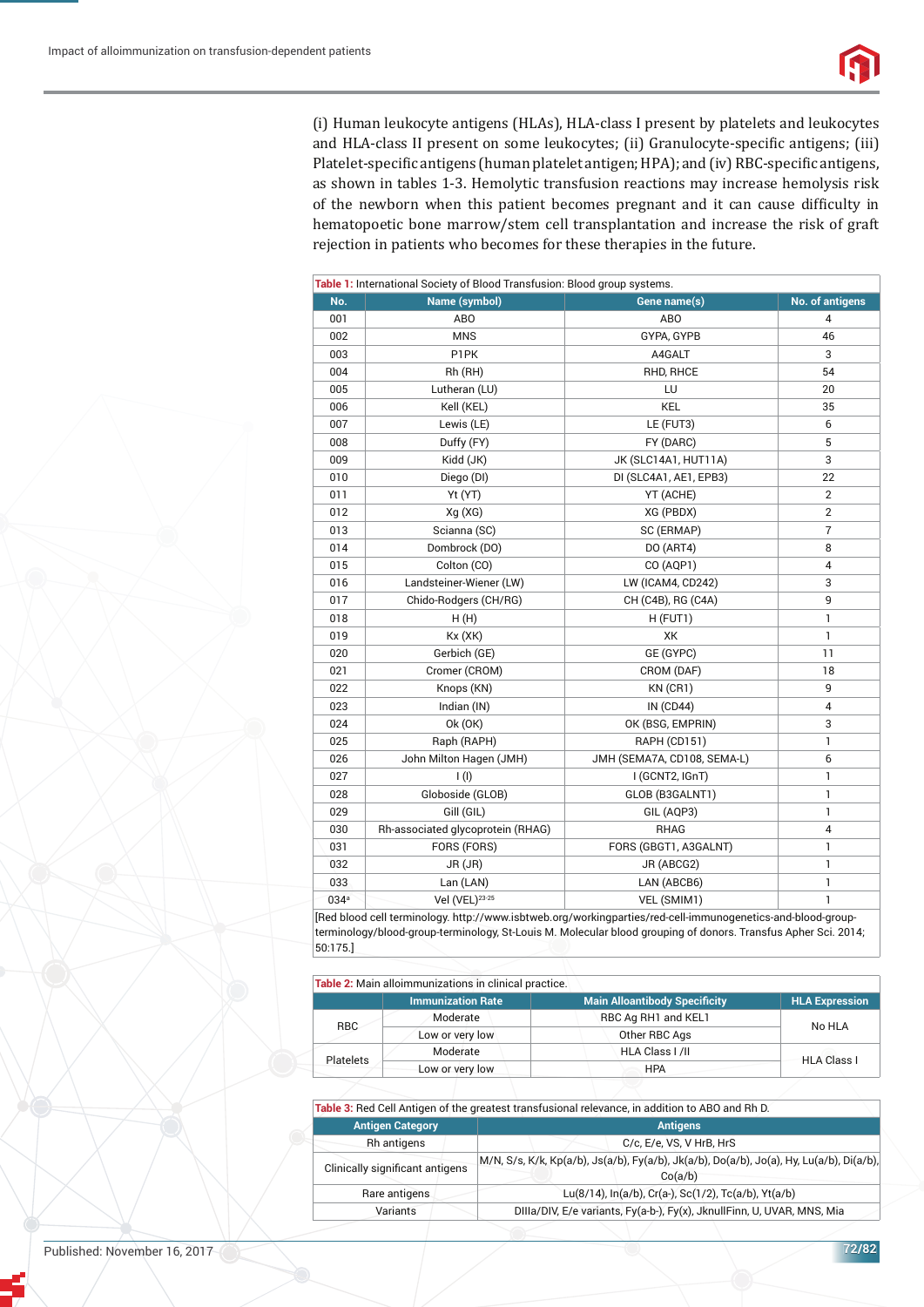#### **Alloimmunization to RBC antigens**

ABO blood groups are the most important factor for the major compatibility in safety blood transfusion. The International Society of Blood Transfusion (ISBT), in A and B blood group antigens are now recognizes over 300 blood group antigens that can be identified using serology and most of which acknowledges 33 genetically discrete blood group systems [18]. Small integral membrane protein 1 (SMIM1) is a new blood group gene, it was proven responsible for the Vel antigen expression [19- 21]. Antibodies against to these over 300 antigens have caused significant clinical consequences, among which they can accelerate RBC destruction along with the corresponding antigen destruction.

Platelet and neutrophil antigens are less well known than the RBC, but they also play an important role in the transfusion. There are many different antigenic systems on the surface of platelets (PLTs). These polymorphic structures located on the membrane of PLTs are called HPAs. They are important for clinical medicine [22] and now 33 PLT antigens have been identified [23]. Twelve of HPAs are grouped in the biallelic systems: HPA-1, HPA-2, HPA-3, HPA-4, HPA-5, and HPA-15 [24]. HPAs, single-aminoacid polymorphisms are immunogenic and able to stimulate the immune response after transfusion and in pregnancy [25]. After transfusion, HPA alloantibodies can cause post-transfusion purpura, PLT transfusion refractoriness, passive alloimmune thrombocytopenia or transplantation-associated alloimmune thrombocytopenia [22,26]. Antigens of the HLA system are expressed on white blood cells (WBCs), as the same as PLTs. Alloimmunization in this system can lead to PLT refractoriness, lower survival rate and impaired the function of transfused PLTs [27]. The majority (80%-90%) of HLA antibodies is directed against with HLA class 1 antigens [27]. This HLA class 1 antigens were named A and B antigens [27]. Immune response of HLA is stimulated by con tact with foreign antigens, such as transfusion of blood components containing WBCs, fetomaternal blood transfusion during pregnancy and transplantation [27]. Patients receive RBC transfusions that are WBC-reduced by filtration or buffy coat depletion. Both methods can reduce or prevent alloimmunization against HLA but the filtration method is more efficient to reduce WBCs [28].

The human neutrophil antigens (HNAs) system is the polymorphic structures located on the membrane of neutrophils and also important in transfusion medicine [29]. Five HNA-systems (HNA-1-HNA-5) have been identified [30,31]. In general, HNA antibodies can stimulate transfusion reactions and autoimmune neutropenia [32]. The autoimmune neutropenia, wherein the autoantibodies in the recipients' blood are being activated against their own neutrophils, mostly occurs in infancy [32]. Transfusion-related acute lung injury (TRALI) is one of the most severe events in transfusion reactions. This is caused by HLA antibodies or HNA antibodies in the plasma of the different blood components, but also caused by transfused biologically active lipids or transfused leukoagglutinin or other soluble factors [33]. Most often, fresh frozen plasma or PLT concentrates are demonstrated in TRALI cases. Transfusion reaction results from the complexity of the immune response against antigens present on the transfused RBCs but that are lacking on the recipient's. The reaction can be mild, moderate or strong. It can occur immediately or with some delay, and in rare cases the reaction may be fatal. The antibody productions in these processes are also problematic in the long term, causing transfusion incompatibility for the patients and materno-fetal incompatibility in pregnancies [34].

There are many practical ways to reduce HLA alloimmunization. The most important practice is the inactivation or reduction of WBCs contaminating cellular blood components by using the filtration or ultraviolet B irradiation [28,35]. The length of storage of the RBC component before transfusion is important. The fresh donated RBCs can induce HLA alloimmunization while RBCs stored at least 15 days seem to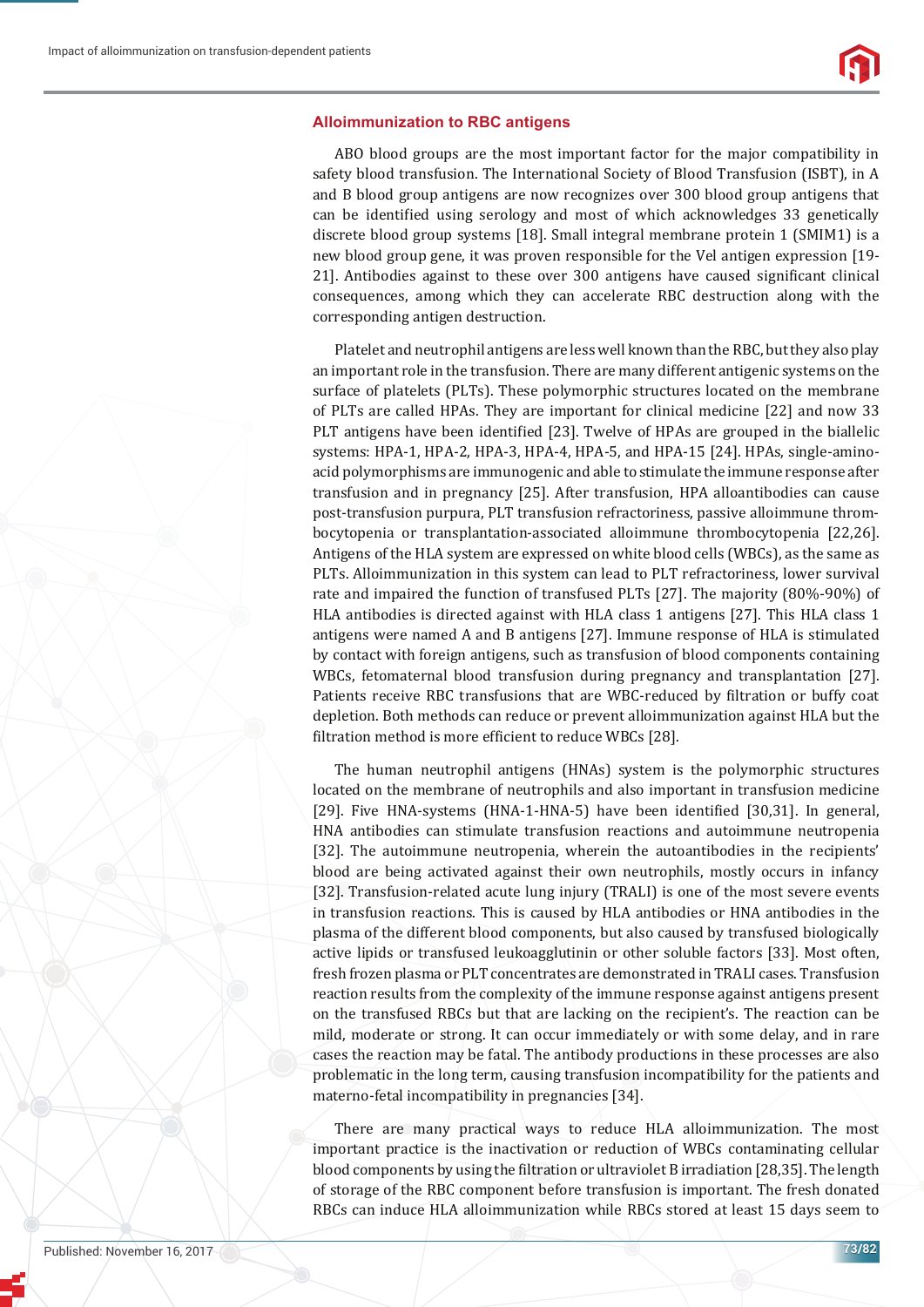

induce immune tolerance against foreign HLA antigens [28,36]. Mincheff reported RBCs storage at 15 days leads to full disintegration of granulocytes [36]. The proteinfree media storage for 5-7 days results in the impairment of donor T cells function [36].

Alloimmunization causes from the contact with non-autogenous antigens, it can happens and depends on various factors [37-39]. Thus, antigen systems on RBCs are very important in this reaction. Most RBC antigens are protein antigens including with the carbohydrate ABO-system and the natural occurring immunoglobulin M antibodies (ABO-isoagglutinins) [25]. The most immunogenic RBC protein antigen is Rhesus-D, which can lead the immune response up to 70% in the Rhesus-D-negative individuals. It can cause hemolysis and fetal death in pregnancy case [25]. D is the most immunogenic RBC protein antigen and clinically important in RBC transfusions after the ABO antigens. Other Rhesus antigens, included Kidd, Duffy, MNS, and Kell antigens, may also be the clinically importance, even though their immunogenicity is lesser than of the Rhesus-D (from 0.03%-10%) [40,41]. All alloantibodies can react with these antigens to cause hemolysis following the second contacted with these foreign antigens in the recipient's blood. All of these alloantibodies can be detected by pre-transfusion screening of the recipient's blood by using a RBC panel with at least three cells. To specify a certain antibody, more panel cells are used. In normal conditions, the compatibility testing is performed by testing the recipient's blood against a screening cell panel (antibody screening), as well as against the red cells of blood components for transfusion (crossmatch testing) for all patients. When any antibodies have been identified, donor blood with the corresponding antigen should be selected for transfusion. The early detection of alloantibodies depends on the necessity of early re-investigation for repeated RBC transfusions to patients. Otherwise, some alloantibodies can drop out of the detection limit after a longer series of transfusions.

A research study demonstrated alloimmunization risk did not depend on patients' gender while another demonstrated higher incidence in females [42,43]. Verduin et al. [44], demonstrated that female patients with sickle cell disease develop alloantibodies more frequently than men, while in thalassemia cases both genders have the same risk. When more transfusions were made, the higher alloantibodies risk existed [43]. This is the major problem of patients with received RBCs as chronic transfusion therapy. There are some specific antibodies in the certain populations, as different antigens have been observed within populations [45]. For example, Africans often developed more alloan tibodies against the MNS and Duffy, while Polynesians developed mostly alloantibodies against the Kidd [46]. When RBC alloantibodies were formed in the recipients, the higher risk for developing hemolytic transfusion reactions occurred. The rate of the alloimmunization can be reduced when providing the extended phenotyped RBCs (0-7%) [47], and the earlier age (<3 yr) initiation of RBC transfusion [48]. Splenectomy has been demonstrated as a risk factors for alloimmunization formation [11,17]. Singer et al reasoned that removed spleen led to non-filtering of antigens responsible for alloimmunization.

The condition of the donors can affect alloimmunization. Two important considerations are inflammation and donor immunogenicity status. (I) Inflammation: From research evident, immunogenicity of antigens can be enhanced by inflammation [49]. In blood products, inflammatory factors can occur in two ways: (i) Preparation of blood products (especially in leukoreduction) might influence proinflammatory molecule during storage (ii) From dangerous donors, which might demonstrate high proinflammatory factors accumulated in blood products. Inflammatory response can be stimulated by several endogenous factors, including leucocytes, altered or ageing cells (RBCs, platelets) and their residues, chemokines, and cytokines. All of these molecules are now demonstrated as biological response modifiers (BRMs). These BRMs can be infused with plasma or secreted in stored platelets [50]. They may also influence as antigens presenting cells of the recipient. The role of iron from the RBC destruction,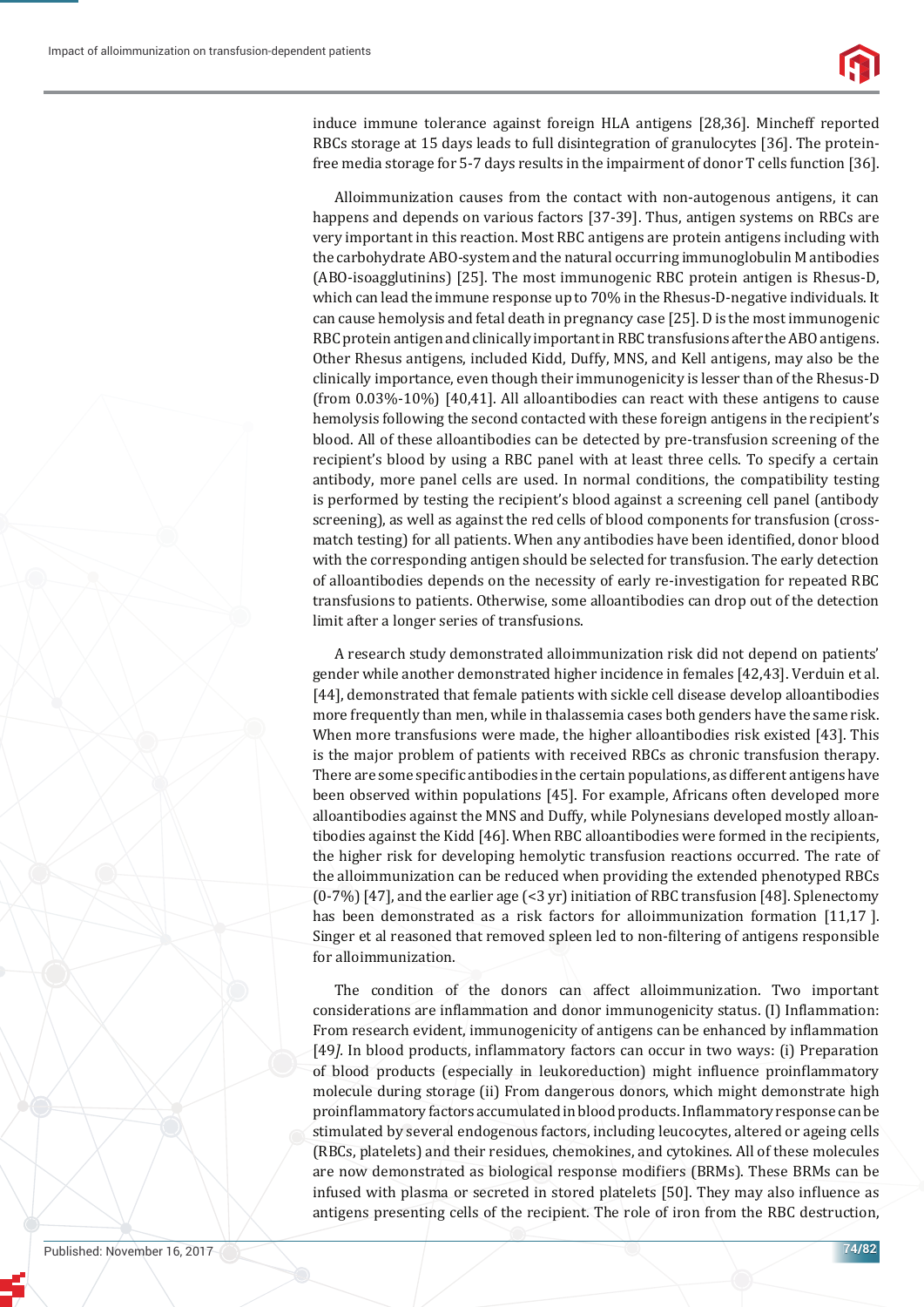

in creating the iron-mediated inflammation creating has been proven [51]. It has been suggested that red blood cell component (RBCCs) collection and preparation could increase the proinflammatory state of the RBCC. In this way, platelets, RBC, leukocytes, their residual and plasmatic molecules can generate some BRMs. The main contributors are leukocytes and their residual, especially if no leukoreduction has been done. In this way, leukocytes and platelets seem to have synergistic action in anti-HLA immunization [52]. Immunization without leukoreduction transfusion can occur against HLA-Class I (by platelets and leukocytes) and HLA-Class II (not expressed by platelets). *(II) Residual leukocytes and other components:* The blood product of the transfusion to a recipient is composed with 3 major *components*: (i) RBCs and platelets: main product(s); (ii) Anticoagulant, additive solutions and plasma residual; (iii) leukocyte, leukocyte debris and residual leukocytes: all carry HLA and non-HLA antigens. Some residual allogeneic leukocytes (potentially inflammatory factors secreting cells) can induce alloimmunization against RBC or platelet antigens [53,54]. However, intensive leukoreduction transfusion has been demonstrated tolerance or even absence of antibody formation or alloimmunization [53,55]. A study of reduce alloimmunization of platelets produced data on HLA Class I platelet immunogenicity showing that leukoreduction and/or leukocyte inactivation significantly reduced alloimmunization [53].

There are also many factors of concern regarding recipients in alloimmunization of RBC transfusion. (i) Environmental factors: Inflammatory state can influence alloantibodies. There are many animal experimental evidences that the recipient status favors the occurrence of alloimmunization [56-58] and that is also possible in humans [59]. Many research studies have clearly shown inflammation enhanced immunization occurring [49,56,57,60] and some certain transfusion conditions induce inflammation. (ii) Genetic risk factors: Tatari-Calderone et al. [61], demonstrated the marker of alloimmunization in the gene encoding for Ro52 protein, known as Sjögren syndrome antigen 1 (SSA1) and tripartite motif (TRIM21) and found the opposite association with lupus; the same variant of a polymorphism (rs660) was associated with lupus incidence and also associated with induction of tolerance to RBC antigens during early childhood. They propose lupus/ autoimmunity susceptibility loci may play roles of additional molecules in various aspects of alloimmunization induced by transfusion and pregnancy [61] *(iii)* Recipients' tolerances to alloantigens: Some patients do not develop any alloantibodies even after repeated RBC transfusions, despite high frequencies of antigen mismatch [13,62]. In mouse models of RBC immunization, CD25+ T cells were demonstrated as the active mediator tolerance to transfusion [63,64]. In sickle cell disease patients, the Treg and Breg compartments are important. Alloimmunized patients demonstrated low Treg cells, reduced IL-10 levels and enhanced the IFN- $\alpha$ production compared with tolerant patients [65,66]. Absence of Treg cells favored alloimmunization against platelet donor antigens and thrombocytopenia in transfused recipients [67]. Alloantigens can induce both immunization with T helpers and Tregs cells, leading to alloimmunization or specific tolerance induction, respectively. Non-HLA genetic risk factors were supported this hypothesis and associated with lacking immunity to caused tolerance ways and apoptosis. Overall, alloimmunization can be demonstrated as a breach of tolerance and alloimmunity against RBC have been linked together in some studies [62,68].

Alloimmunization prevention in transfusion-dependent patients may include cytokine blockade or the processing of immune cell-depleting agents [14]. In general the different precautions to avoid alloimmunization are: (i) Blood group of patients was determined precise as possible, especially in preexisting alloantibodies recipients. (ii) Screening for alloantibodies should be performed before every transfusion. (iii) Recipients must not receive bar RBCs antigen when such patients had formed alloantibodies and weak alloantibody. (iv) The patient's transfusion history must be examined, it is extremely important especially in polytransfused patients.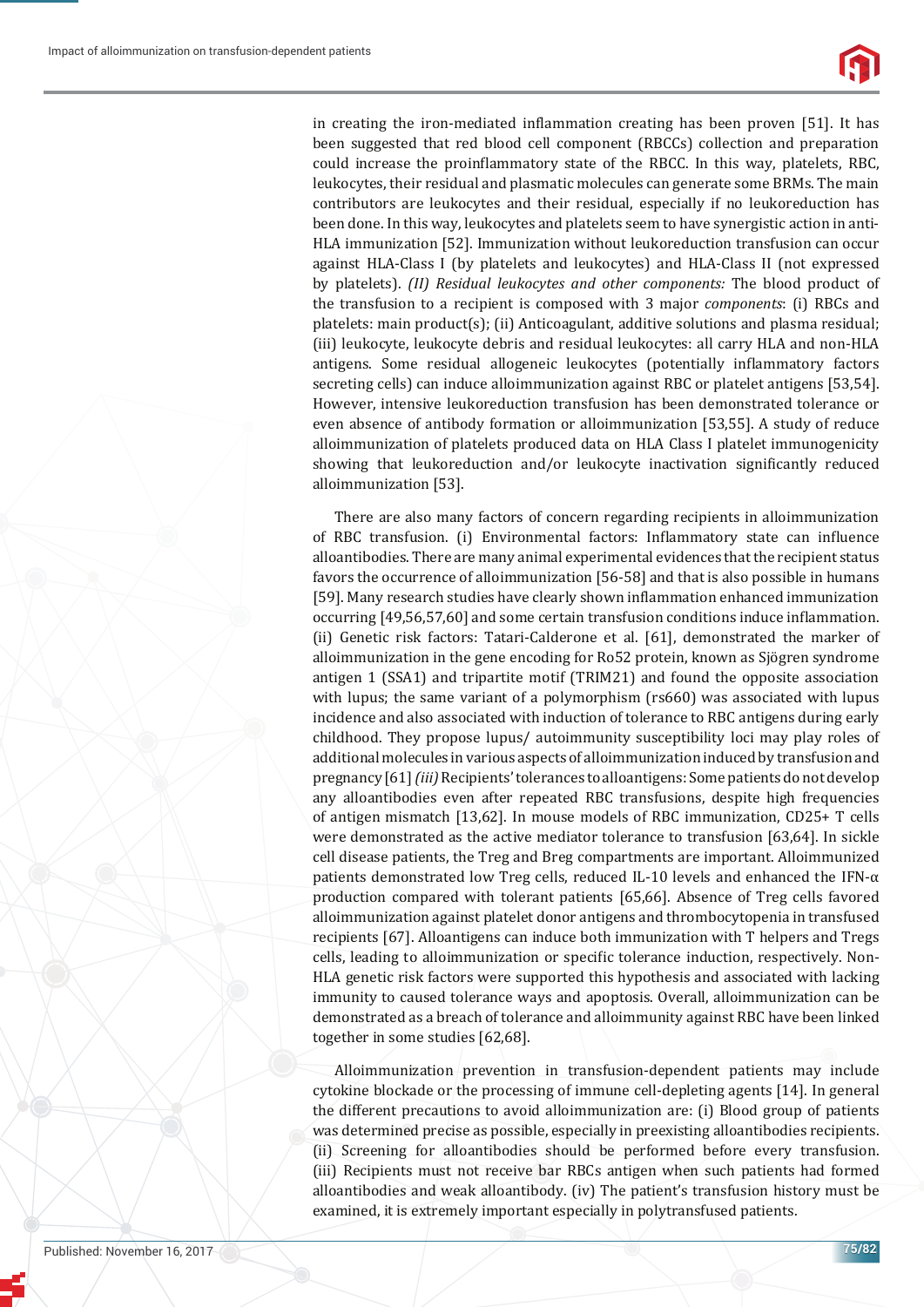#### **Hemolytic Transfusion Reactions (HTRs) [69]**

Intravascular HTRs are characterized by the antibody-mediated hemolysis within the circulation and releasing hemoglobin into the circulation. Intravascular HTR is the rapid hemolysis and will destroy most RBC within 10 minutes. This rapid hemolysis is caused by immunoglobulin M (IgM) antibody that can activate the complete classical complement pathway associated with complex membrane formation and puncturing of the RBC membrane **[**69]. The common signs are chills, shock, hypotension, hemoglobinemia, hemoglobinuria and addition with complications of disseminated intravascular occlusion and renal failure. The most common antibodies that cause intravascular HTRs are the anti-A, -B, -AB of the ABO group system, while antibodies of anti-PP1Pk, -Vel, Lewis and Kidd have been demonstrated on rare occasions **[**69].

Extravascular HTRs are the most HTRs that do not cause from the ABO group system. Immunoglobulin G (IgG) antibody is involved in the extravascular HTRs **[**69]. It does not bind with complement or bind insufficient C3 to initiate the hemolytic pathway. It may be immediate (occurred within a few hours of transfusion) or delayed (occurred within a few days of transfusion) **[**69]. The main signs are similar to intravascular reactions but less severe. Hemoglobinemia and hemoglobinuria may present and hyperbilirubinemia is a common characteristic. Extravascular HTRs may be caused by IgG antibodies (IgG3 and IgG1) from the Rh system, those do not activate complement. RBCs coated with IgG were attached to the Fc receptors on macrophages were phagocytosed in the spleen. IgG antibodies such as Kidd and Duffy systems, may cause C3 binding to the transfused RBCs, but are insufficient to cause intravascular hemolysis. RBCs coated with IgG and C3b will be sequestered by macrophages in the liver and also in splenic macrophages **[**69]. Intravascular HTRs and extravascular HTRs may be occurred concurrently in some cases. Immediate or acute extravascular HTRs occur either during the transfusion or within a few hours [69]. The serologically detectable antibodies in the plasma of the recipient before the transfusion inevitably causes delayed reactions or immediate extravascular HTRs, those are usually avoidable.

#### **Delayed HTRs**

Delayed HTRs occurs in patients who have been immunized to unusual antigens but while the antibody levels have dropped too low to be detected the serological reaction, but nevertheless can cause intra- or extravascular hemolysis. Typically this delayed HTR (DHTR) occurs approximately 5 to 7 days after the transfusion, while in the extreme cases may be in 3 days and late as 14-23 days [69]. Clinical symptoms often involve fever, jaundice, low hemoglobin level and hemoglobinuria while renal failure is rare [69]. These delayed reactions can only be detectable by the serological tests, especially by a positive direct antiglobulin test and may be defined as delayed serological transfusion reactions, and cause no significant morbidity. The antibodies most frequently involved in delayed HTRs are Rh, Kidd, Duffy, Kell, MNSs systems, though other blood group antibodies are occasionally implicated [69]. DHTR development is the most serious of alloimmunization in these transfusion-dependent patients, which can be life-threatening.

#### **Detection and identification of antibodies**

Transfusion-dependent patients are those who require frequent and long-term transfusion support to sustain their life, including patients with severe thalassemia syndromes, SCD, severe aplastic anemia, myelodysplastic syndromes and other congenital or acquired chronic anemia. These conditions often cause alloimmunization in transfusion-dependent patients more than other patient groups, with the highest rates being in SCD.

Alloantibody detection and identification are the fundamental in transfusion practice to provide information which aids in the matching compatible for blood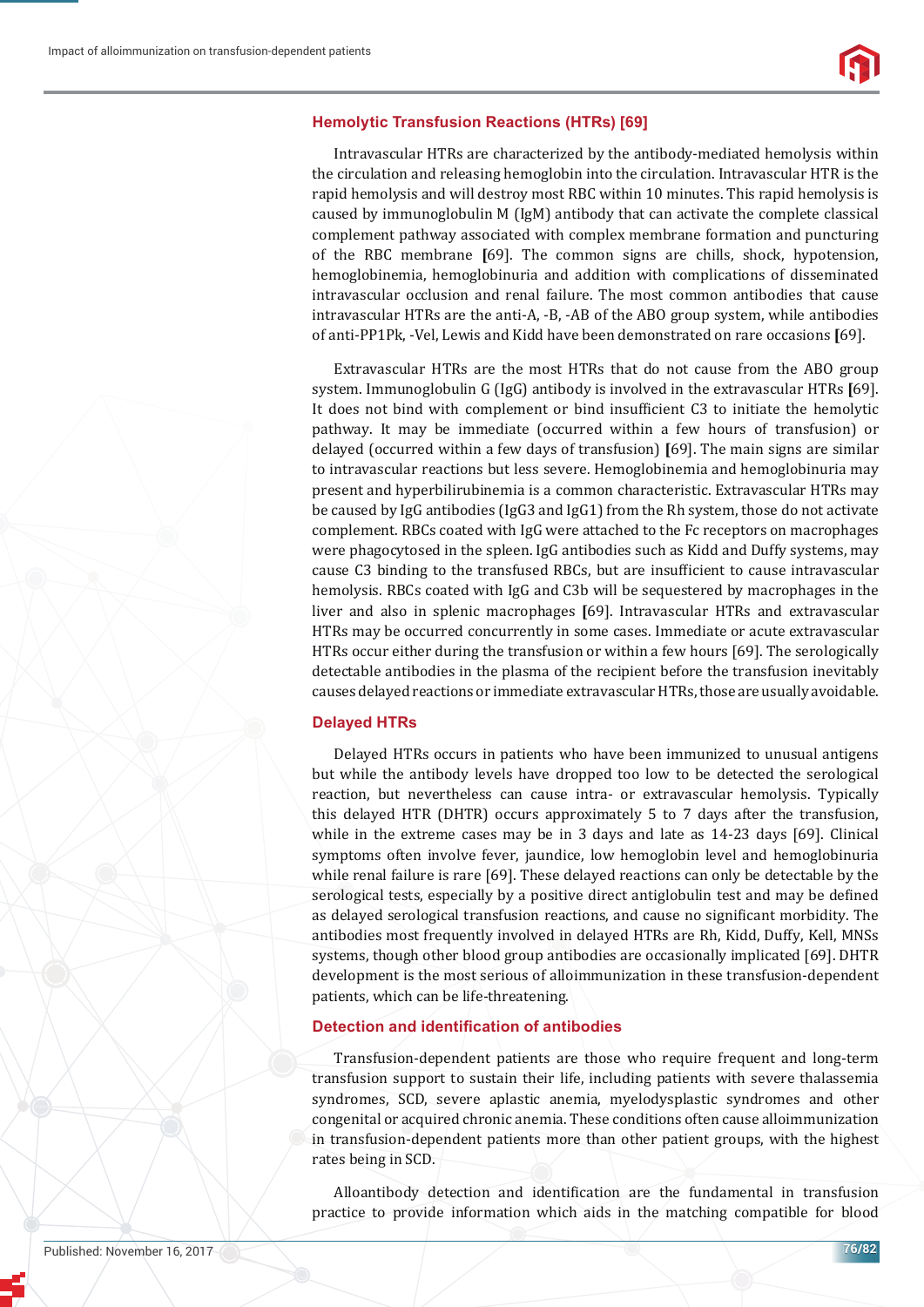transfusion. Red cell antibodies are detected by using serological tests. The certain characteristics can be indicated their clinical significance as: antibody strength, mode of reactivity indirect antiglobulin test, thermal range, specificity, immunoglobulin class, IgG subclass, affinity and ability to bind complement. Thermal range is important if this antibody does not react at  $37^{\circ}$ C, it is not significant enough to cause in vivo red cell destruction and will have no clinical effects. Other factors are the quantity and distribution of antibody to the target antigen on red cell membrane, the quantity of IgG and/or complement bound to the RBC and the presence of target antigen in tissues and/or body fluids. Although it is often easy to predict and identify these alloantibodies by serological tests, these tests do not distinguish between the clinically significant and the clinically benign alloantibodies. In many case conditions, alloantibody identification can be a difficult and time-consuming process delaying the patient care.

There are guidelines for ABO, D typing and alloantibodies detection [70], while there is very little guidance for the procedures necessary for alloantibodies identification. When the positive antibody screen is detected, there are many procedures that can be followed. Thus, each laboratory should set a policy outlining its procedures. There are more sophisticated techniques those may be necessary for some antibodies. It is important that routine techniques are not oversensitive. The most problems in the identification process result from a complex mixture of antibodies within routine systems, such as Rh, Kell, Kidd, Duffy, MNS, Le, Lu, P, or the antibody to a highincidence antigen with or without underlying antibodies. In both of these cases, all, or at least the majority of RBCs matched against the serum are positive and difficult to find the compatible blood. The racial background of a patient is useful to know because some rare phenotypes are found exclusively in certain populations, including In(b-) in Asians and S-s-U-, Js(b-), hrS- in blacks. While k, Kpb, Yta, Vel, Coa, and Lub are the high incidence antigens that Caucasian patients are more likely to have antibodies. The clinical history and previous serological findings of the patients are the most useful information. Knowledge of the expected phases of reactivity for different antibodies will be a guide to certain specificities. Strength of reactivity may be a clue for the type of present antibody while a very strongly reacting antibody is more effect clinically significant. If they present weak reactivity in the negative cells may not react with the antigen but might cause from the weaker expression of Ch, Rg, Cs<sup>a</sup>, Kn<sup>a</sup>/McC<sup>a</sup> (complement receptor 1 [CR1]-related). Some antibodies react more weakly with cells carrying a single dose of antigen such as M, N, S, s, Jka, and Jkb. Partial or total hemolysis of test red cells may be occurred with some antibodies, including Le, Jk, PP1Pk, Vel, H (made in Oh), must be marked as a positive reaction. These factors should be considered as useful clues and careful observation of them, these can aid in the antibodies identification process.

#### **Transfusion management strategies to prevent alloimmunization and DHTR**

The main immunological complication of the received chronic transfusion in both β-thalassemia major and SCD patients is alloimmunization against RBC antigens, making it difficult to match compatible transfusion and limiting further therapies, leading to cause post-transfusion hemolysis being a life-threatening concern in transfusion medicine. Alloimmunization in SCD patients is more frequent occurrence than other conditions [71].

In β-thalassemia, the decision to start transfusion therapy should be based on the presence of hemoglobin (Hb) levels <7 g/dL measured on two occasions at an interval of more than two weeks. All of these contribution factors including folic acid deficiency, coinheritance of glucose-6-phosphate dehydrogenase (G6PD) deficiency, infections and blood loss must be discarded.

However, in case with Hb level  $(>7 g/dL)$  should be considered with the following clinical criteria: poor growth, facial changes, spontaneous fractures and clinically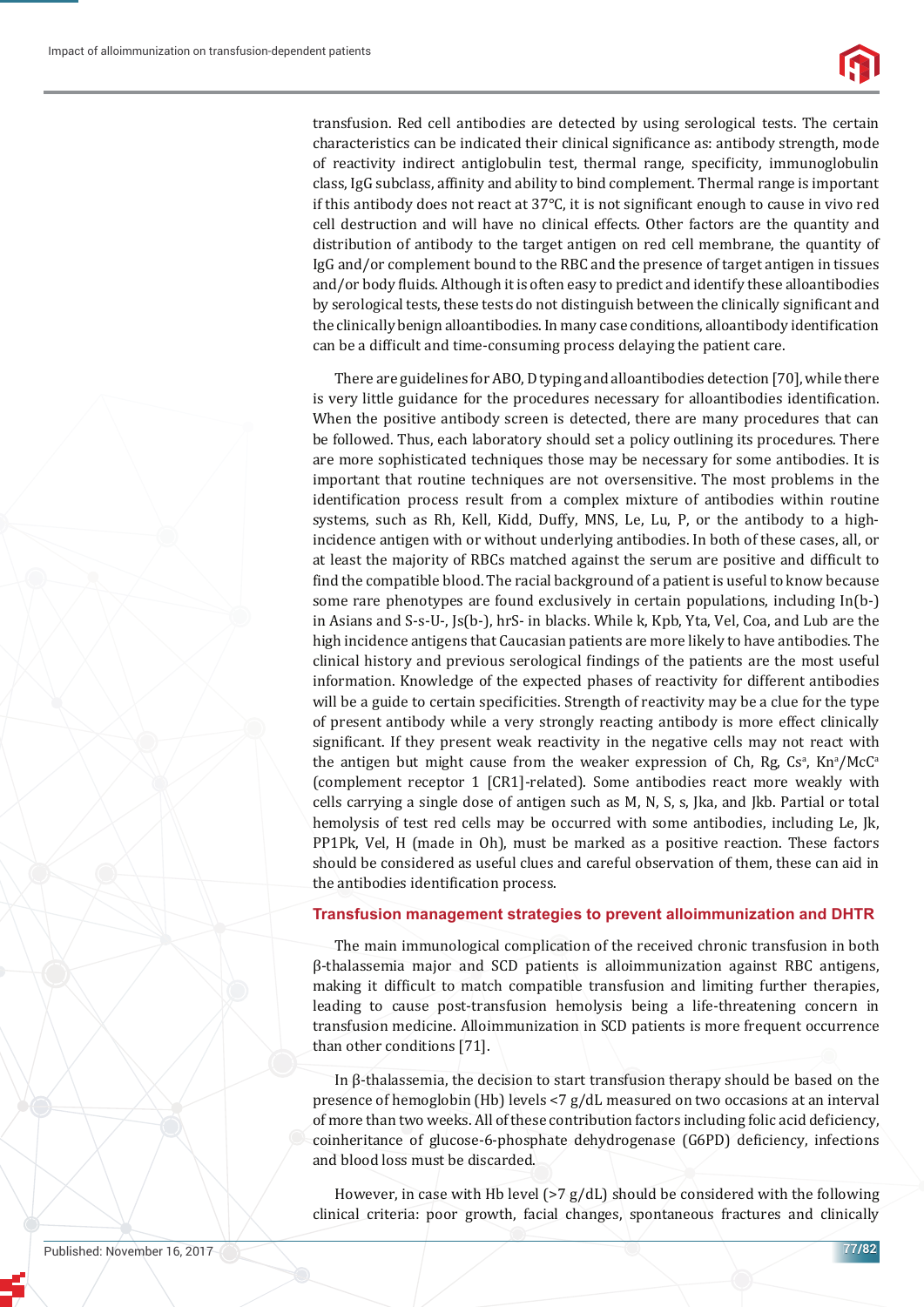

significant extra-medullary hematopoiesis. The RBC transfusions requirement can start as early as six months old [7]. The decision to start regular RBC transfusions should not be delayed in the first year of life, after that the risk increases for alloantibodies development and difficulty in finding compatible matches [9,48,72]. The recommended treatment of RBC transfusions is to maintain the pre-transfusion level of hemoglobin between 9 and 10.5 g/dL [7,72]. This transfusion regimen can promote normal physical activities, proper growth, adequately of bone marrow activity inhibition and minimizes iron accumulation [73,74]. In cases with hemoglobin level between 11 and 12  $g/dL$  at pre-transfusion, there is a risk for heart disease, extra-medullary hematopoiesis and splenomegaly. Some patients complain of lower back pain near the time of RBC transfusion, which may indicate a need to maintain higher pre-transfusion Hb levels. Extra-medullary hematopoiesis occurs when adequate suppression of bone marrow activity cannot be achieved [72]. The mean target Hb should be at 12 g/dL and in post-transfusion Hb should be maintained at a maximum between 14 to 15  $g/dL$ , because the higher of the post-transfusion Hb level is the greater the hyper-viscosity, which may increase risk of stroke [72]. All patients who start to receive regular RBC transfusion should be vaccinated against hepatitis A and B and should be assessed their cytomegalovirus [6]. Blood type of patients must be determined with RBC phenotyping for at least the C, c, D, E, e, and Kell antigens useful for identification and characterization antibodies in the case of subsequent immunization and the extended phenotyping should be performed including the antigens of other blood systems such as Duffy and Kidd [72]. Baseline phenotyping and genotyping of patients is important, and checked against development of new antibodies to avoid administering the packed RBC transfusion with the corresponding antigens [72]. The amount of RBCs used in transfusion depends on various factors including patient weight, target of Hb levels and hematocrit of the blood pack. For example, the study of Rachmilewitz and Giardina demonstrated that clinically stable patients can be infused with approximately 8-15 mL/kg body weight of RBCs over a period of 1-2 hours [6]. Using leukocyte depleted/ filtered RBCs is recommended for all patients to reduce alloimmunization, febrile non-hemolytic transfusion reactions and cytomegalovirus infection [6]. The leukocyte depleted/filtered RBC is generally indicated for patients with repeated transfusion reactions and IgA-deficient patients [72]. Non-splenectomized patients are generally need for transfusion higher (approximately 30%) than in splenectomized patients [75].

The most serious of alloimmunization in these patients is the risk of DHTR development, which can be life-threatening. In many DHTR cases of SCD patients, hemoglobin level drops lower than pre-transfusion level which caused by hemolysis of the transfused RBCs associated with patient's own RBCs hemolysis; this condition known as hyperhemolysis. Continuous RBC transfusions may increase RBC hemolysis and further severe anemia. This hemolysis of own RBCs in DHTR of SCD patients is caused by the presence of autoantibodies [76]. However, many cases of DHTR/hyperhemolysis condition have been reported in the absence of alloantibodies or autoantibodies detection. We know that alloimmunization is the trigger in autoantibody production. Alloimmunization of erythrocytes is involved in many processes as multiple step reactions, including RBC antigen recognition, processing and presentation of antigen by HLA class II to TCR, CD4 helper T cells activation, interaction of T and B cells and finally B-cell differentiation to produce antibody into plasma cells.

## **Conclusion**

Now, molecular tools to type the most blood group variants have been developed [77], but challenges still remain for the diagnosis, prevention and management of alloimmunization in transfusion-dependent patients. Understanding the mechanisms and associated risk factors of alloimmunization will aid in development of strategies to prevent and inhibit production of antibodies and try to minimize its life-threatening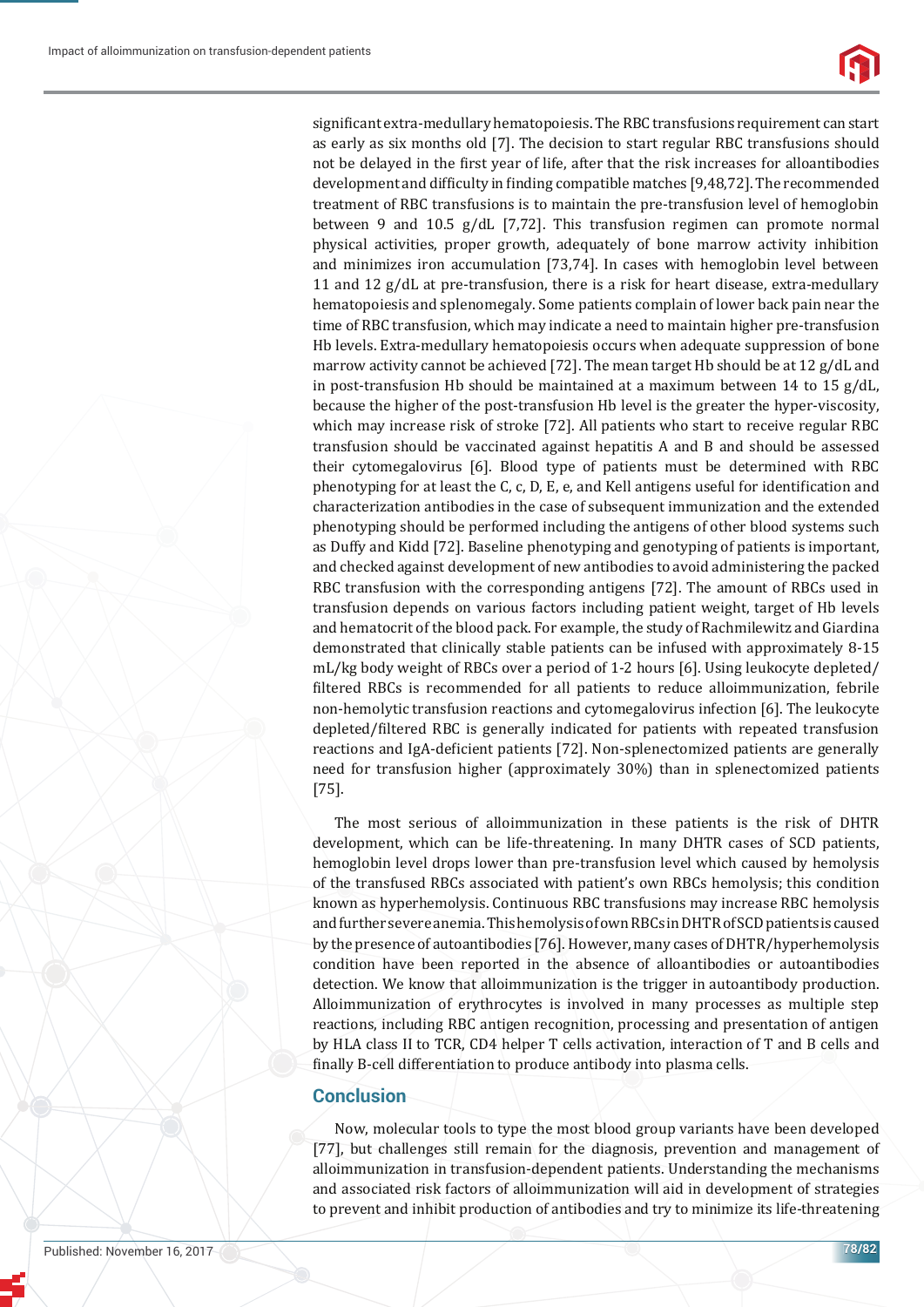

complications in transfused patients. With regard to current transfusion management in transfusion-dependent patients, we recommended performing an extended phenotype for all transfusion-dependent patients at diagnosis, careful monitoring of laboratory tests before and after every transfusion, and concomitant use of an electronic data system for patient transfusion history. Research studies should identify the role of genetic modifiers of alloimmunization and identify the susceptibility genes that contribute to alloimmunization formation.

## **Acknowledgement**

We sincerely thank all co-workers, technical assistance and Asst. Prof. Dr. Ronald A. Markwardt, Burapha University, for his critical reading and correcting of the manuscript.

#### **References**

- 1. Kruatrachue M, Sirisinha S, Pacharee P, Chandarayingyong D, Wasi P. An association between thalassemia and autoimmune haemolytic anaemia (AIHA). Scand J Haematol. 1980; 25: 259-263. **Ref.:** https://goo.gl/cmb2Jd
- 2. Argiolu F, Diana G, Arnone M, Batzella MG, Piras P, et al. High-dose intravenous immunoglobulin in the management of autoimmune hemolytic anemia complicating thalassemia major. Acta Haematol. 1990; 83: 65-68. **Ref.:** https://goo.gl/tNQZDG
- 3. Cianciulli P, Sorrentino F, Morino L, Massa A, Sergiacomi GL, et al. Radiotherapy combined with erythropoietin for the treatment of extramedullary hematopoiesis in an alloimmunized patient with thalassemia intermedia. Ann Hematol. 1996; 73: 379-381. **Ref.:** https://goo.gl/84UXXV
- 4. Tangvarasittichai S. Thalassemia syndromes. In: Ikehara K. eds. Advances in the study of genetic disorders. InTech. Janeza Trdine 9, 51000 Rijeka, Croatia. 2011; 101-148.
- 5. Galanello R, Sanna S, Perseu L, Sollaino MC, Satta S, et al. Amelioration of Sardinian beta<sup>0</sup> thalassemia by genetic modifiers. Blood. 2009; 114: 3935-3937. Ref.: https://goo.gl/6Yprtc
- 6. Rachmilewitz EA, Giardina PJ. How I treat thalassemia. Blood. 2011; 118: 3479-3788. **Ref.:** https://goo.gl/upxZhy
- 7. Muncie HL Jr, Campbell J. Alpha and beta thalassemia. Am Fam Physician. 2009; 80: 339-344. **Ref.:** https://goo.gl/U53rf5
- 8. Rivella S. β-Thalassemias: paradigmatic diseases for scientific discoveries and development of innovative therapies. Haematologica. 2015; 100: 418-430. **Ref.:** https://goo.gl/ypkaSd
- 9. Galanello R, Origa R. Beta-thalassemia. Orphanet J Rare Dis. 2010; 5: 11. **Ref.:** https://goo.gl/AXyJyD
- 10. Ameen R, Al-Shemmari S, Al-Humood S, Chowdhury RI, Al-Eyaadi O, et al. RBC alloimmunization and autoimmunization among transfusion dependent Arab Thalassemia patients. Transfusion. 2003; 43: 1604-1610. **Ref.:** https://goo.gl/NVMY5o
- 11. Jansuwan S, Tangvarasittichai O, Tangvarasittichai S. Alloimmunization to Red Cells and the Association of alloantibodies formation with splenectomy among transfusiondependent β-thalassemia major/HbE patients. Ind J Clin Biochem. 2015; 30: 198-203. **Ref.:** https://goo.gl/uavmMo
- 12. Frenette PS, Atweh GF. Sickle cell disease: old discoveries, new concepts, and future promise. J Clin Invest. 2007; 117: 850-858. **Ref.:** https://goo.gl/Yz7php
- 13. Walter PB, Harmatz P, Vichinsky E. Iron metabolism and iron chelation in sickle cell disease. Acta Haematol. 2009; 122: 174-183. **Ref.:** https://goo.gl/NZnxiA
- 14. Yazdanbakhsh K, Ware RE, Noizat-Pirenne F. Red blood cell alloimmunization in sickle cell disease: pathophysiology, risk factors, and transfusion management. Blood. 2012; 120: 528-537. **Ref.:** https://goo.gl/xi9nqr
- 15. Prigent A, Maillard N, Absi L, Aloui C, Cognasse F, et al. From donor to recipient: Current questions relating to humoral alloimmunization. Antibodies. 2014; 3: 130-152. **Ref.:** https://goo.gl/kFA3f9
- 16. Shamsian BS, Taghi AM, Shamshiri AR, Alavi S, Khojasteh, O. Frequency of red cell alloimmunization in patients with β-major thalassemia in an Iranian referral hospital. Iran J Pediatr. 2008; 18: 149-153. **Ref.:** https://goo.gl/vTTXAGf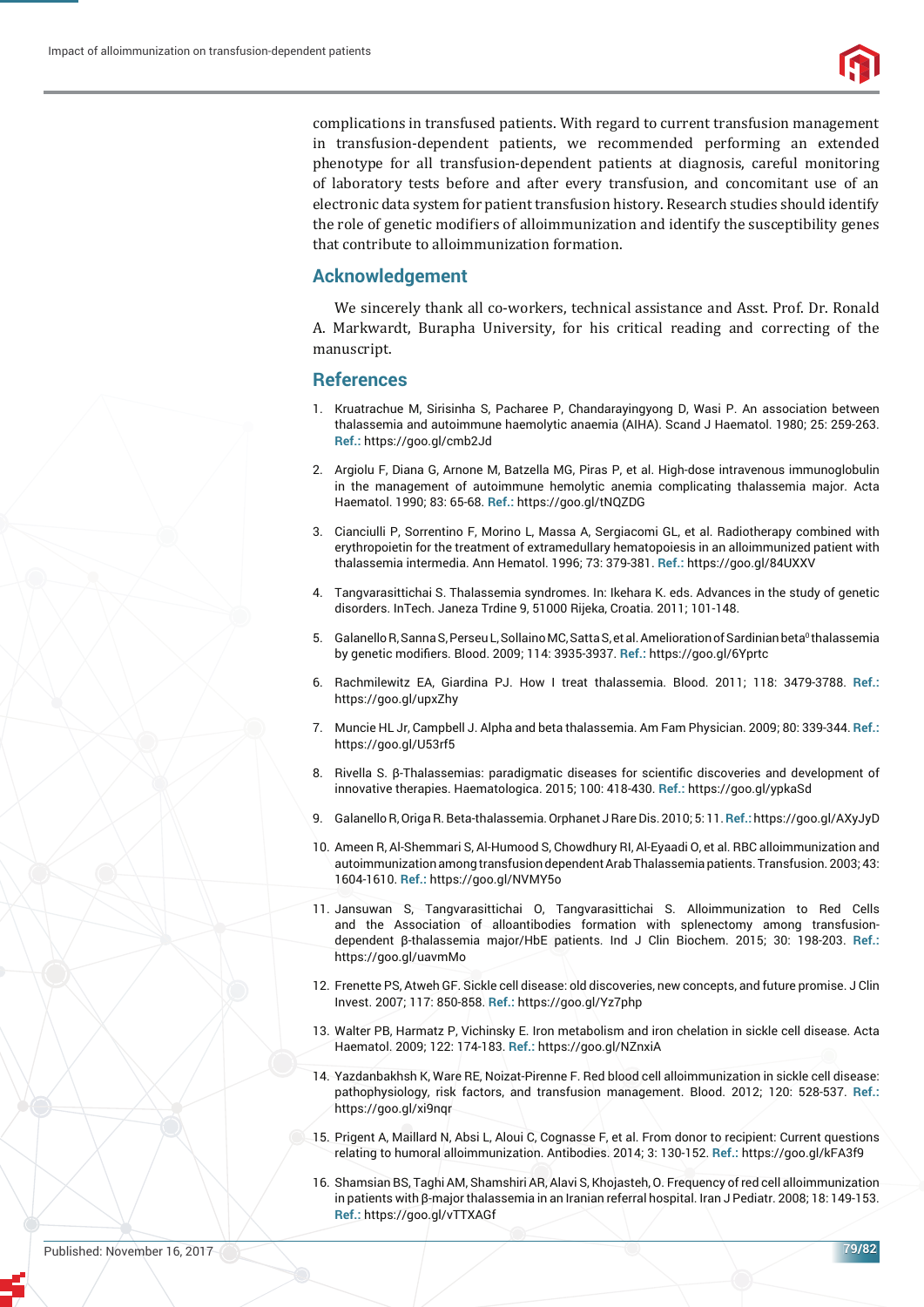

- 17. Singer ST, Wu V, Mignacca R, Kuypers FA, Morel P, et al. Alloimmunization and erythrocyte autoimmunization in transfusion-dependent thalassemia patients of predominantly Asian descent. Blood. 2000; 96: 3369-3373. **Ref.:** https://goo.gl/f7vpEF
- 18. ISBT. Accessed June 9, 2017. http://www.isbtweb.org
- 19. Ballif BA, Helias V, Peyrard T, Menanteau C, Saison C, et al. Disruption of SMIM1 causes the Velblood type. EMBO Mol Med. 2013; 5: 751-761. **Ref.:** https://goo.gl/wpkZ7Y
- 20. Storry JR, Jöud M, Christophersen MK, Thuresson B, Åkerström B, et al. Homozygosity for a null allele of SMIM1 defines the Vel-negative blood group phenotype. Nat Genet. 2013; 45: 537-541. Ref.: https://goo.gl/X7MtPD
- 21. Cvejic A, Haer-Wigman L, Stephens JC, Kostadima M, Smethurst PA, et al. SMIM1 underlies the Vel blood group and influences red blood cell traits. Nat Genet. 2013: 45: 542-545. Ref.: https://goo.gl/3JKJFY
- 22. De La Vega Elena CD, Nogués N, Fernández Montoya A, Chialina S, Blanzaco PD, et al. Human platelet-specific antigens frequencies in the Argentinean population. Transfus Med. 2008; 18: 83-90. **Ref.:** https://goo.gl/WJXh8k
- 23. Curtis BR, McFarland JG. Human platelet antigens 2013. Vox Sang. 2014; 106: 93-102. **Ref.:** https://goo.gl/AU1etB
- 24. Metcalfe P, Watkins NA, Ouwehand WH, Kaplan C, Newman P, et al. Nomenclature of human platelet antigens. Vox Sang. 2003; 85: 240-245. **Ref.:** https://goo.gl/CzpXDw
- 25. Zimring JC, Welniak L, Semple JW, Ness PM, Slichter SJ, et al. Current problems and future directions of transfusion-induced alloimmunization: summary of an NHLBI working group. Transfusion. 2011; 51: 435-441. **Ref.:** https://goo.gl/c6QMCS
- 26. Brouk H, Halle L, Bertrand G, Neche FZ, Ouelaa H, et al. Human platelet antigen allele frequencies in different Algerian populations. Tissue Antigens. 2010; 75: 673-678. **Ref.:** https://goo.gl/T2Pu8W
- 27. Pavenski K, Freedman J, Semple JW. HLA alloimmunization against platelet transfusions: pathophysiology, significance, prevention and management. Tissue Antigens. 2012; 79: 237-245. **Ref.:** https://goo.gl/BxLxiC
- 28. van de Watering L, Hermans J, Witvliet M, Versteegh M, Brand A. HLA and RBC immunization after filtered and buffy coat-depleted blood transfusion in cardiac surgery: a randomized controlled trial. Transfusion. 2003; 43: 765-771. **Ref.:** https://goo.gl/rtgXS3
- 29. de La Vega Elena CD, Nogués N, Fernández Montoya A, Oyonarte S, Solis E, et al. HNA-1a, HNA-1b and HNA-1c gene frequencies in Argentineans. Tissue Antigens. 2008; 71: 475-477. **Ref.:** https://goo.gl/jfi2Ay
- 30. Xia W, Bayat B, Sachs U, Chen Y, Shao Y, et al. The frequencies of human neutrophil alloantigens in the Chinese Han population of Guangzhou. Transfusion. 2011; 51: 1271-1277. **Ref.:** https://goo.gl/gFoSw6
- 31. Bux J. Human neutrophil alloantigens. Vox Sang. 2008; 94: 277-285. **Ref.:** https://goo.gl/EkwJ3b
- 32. Bux J, Behrens G, Jaeger G, Welte K. Diagnosis and clinical course of autoimmune neutropenia in infancy: analysis of 240 cases. Blood. 1998; 91: 181-186. **Ref.:** https://goo.gl/9mV6ov
- 33. Looney MR, Gropper MA, Matthay MA. Transfusion-related acute lung injury: A review. Chest. 2004; 126: 249-258. **Ref.:** https://goo.gl/7LPjK1
- 34. Garratty G. Advances in red blood cell immunology 1960 to 2009. Transfusion. 2010; 50: 526-535. **Ref.:** https://goo.gl/xMfBnq
- 35. The Trial to Reduce Alloimmunization to Platelets Study Group. Leukocyte reduction and ultraviolet B irradiation of platelets to prevent alloimmunization and refractoriness to platelet transfusions. N Engl J Med. 1997; 337: 1861-1869. **Ref.:** https://goo.gl/Jafw9j
- 36. Mincheff M. Changes in donor leukocytes during blood storage. Implications on post-transfusion immunomodulation and transfusion-associated GVHD. Vox Sang. 1998; 74: 189-200. **Ref.:** https://goo.gl/mFGGNj
- 37. Zimring JC, Stowell SR, Johnsen JM, Hendrickson JE. Effects of genetic, epigenetic, and environmental factors on alloimmunization to transfused antigens: Current paradigms and future considerations. Transfus Clin Biol. 2012; 19: 125-131. **Ref.:** https://goo.gl/Qy1tza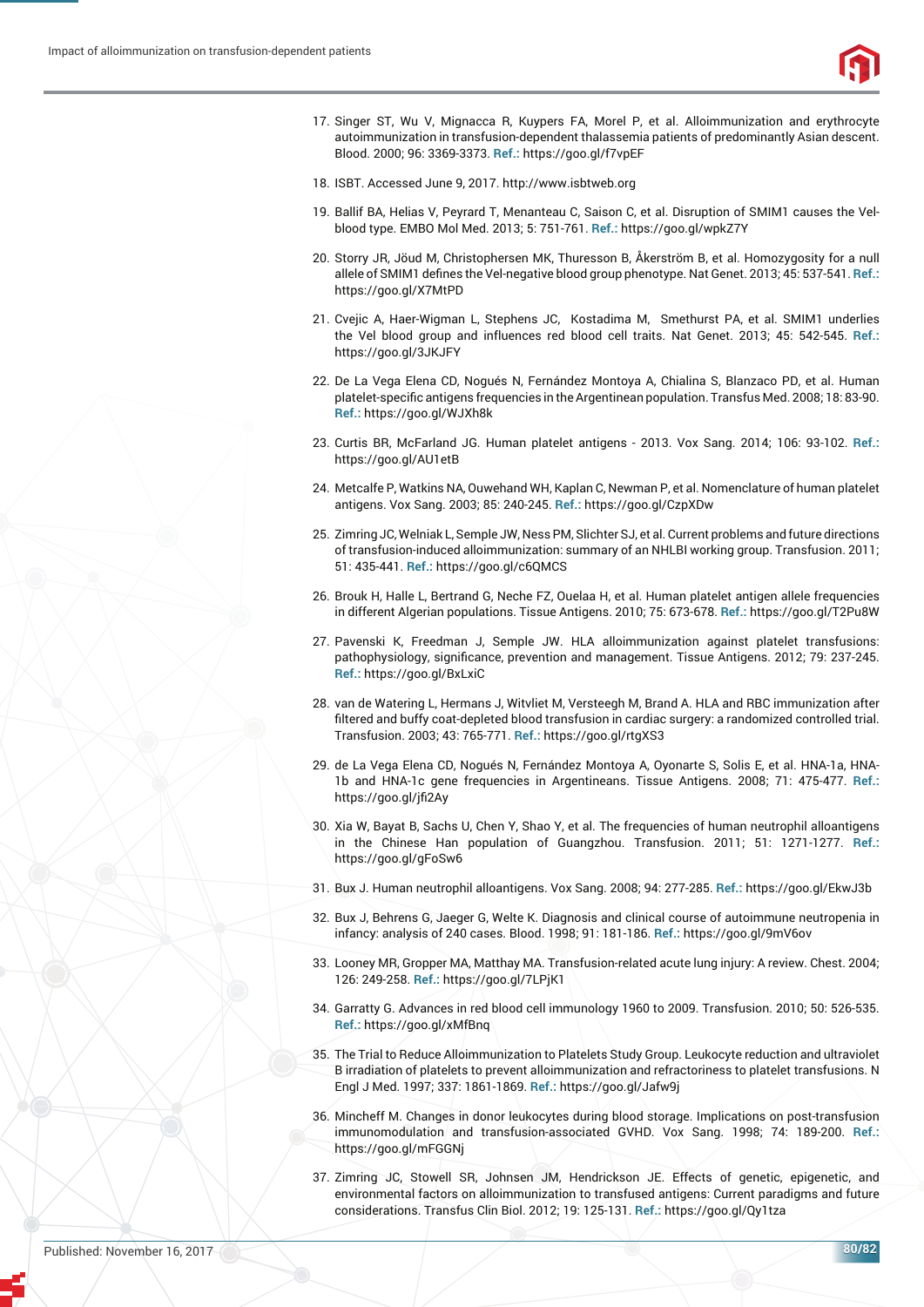

- 38. Zalpuri S, Middelburg RA, Schonewille H, de Vooght KM, le Cessie S, et al. Intensive red blood cell transfusions and risk of alloimmunization. Transfusion. 2014; 54: 278-284. **Ref.:** https://goo.gl/j6RdFm
- 39. Bauer MP, Wiersum-Osselton J, Schipperus M, Vandenbroucke JP, Briët E. Clinical predictors of alloimmunization after red blood cell transfusion. Transfusion. 2007; 47: 2066-2071. **Ref.:** https://goo.gl/rPR8Av
- 40. Giblett ER. A critique of the theoretical hazard of inter vs intra-racial transfusion. Transfusion. 1961; 1: 233-238. **Ref.:** https://goo.gl/Kum3U3
- 41. Tormey CA, Stack G. Immunogenicity of blood group antigens: a mathematical model corrected for antibody evanescence with exclusion of naturally occurring and pregnancy-related antibodies. Blood. 2009; 114: 4279-4282. **Ref.:** https://goo.gl/52qhTs
- 42. Alves VM, Martins PRJ, Soares S, Araújo G, Schmidt LC, et al. Alloimmunization screening after transfusion of red blood cells in a prospective study. Rev Bras Hematol Hemoter. 2012; 34: 206. **Ref.:** https://goo.gl/tR7mbC
- 43. Santos FW, Magalhaes SM, Mota RM, Pitombeira MH. Post transfusion red cells alloimmunization in patients with acute disorders and medical emergencies. Rev Bras Hematol Hemother. 2007; 29: 369. **Ref.:** https://goo.gl/1K3Vvo
- 44. Verduin EP, Brand A, Schonewille H. Is female sex a risk factor for red blood cell alloimmunization after transfusion? A systematic review. Transfus Med Rev. 2012; 26: 342-353. **Ref.:** https://goo.gl/9b3zqm
- 45. Lomas-Francis C. Testing for rare blood donors by DNA analysis. ISBT Sci Series. 2006; 1: 213-219. **Ref.:** https://goo.gl/6WjNLQ
- 46. Daniels G. The molecular genetics of blood group polymorphism.Transpl Immunol. 2005; 14: 143- 153. **Ref.:** https://goo.gl/hm7KND
- 47. Lasalle-Williams M, Nuss R, Le T, Hassell K, Murphy JR, et al. Extended red blood cell antigen matching for transfusions in sickle cell disease: a review of a 14-year experience from a single center. Transfusion. 2011; 51: 1732-1739. **Ref.:** https://goo.gl/S9aEsp
- 48. Spanos TH, Karageorga M, Ladis V, Peristeri J, Hatziliami A, Kattamis C. Red cell alloantibodies in patients with thalassemia. Vox Sang. 1990; 58: 50-55. **Ref.:** https://goo.gl/oVmskT
- 49. Hendrickson JE, Desmarets M, Deshpande SS, Chadwick TE, Hillyer CD, et al. Recipient inflammation affects the frequency and magnitude of immunization to transfused red blood cells. Transfusion*.*  2006; 46: 1526-1536. **Ref.:** https://goo.gl/o6oFp1
- 50. Cognasse F, Boussoulade F, Chavarin P, Acquart S, Fabrigli P, et al. Release of potential immunomodulatory factors during platelet storage. Transfusion*.* 2006; 46: 1184-1189. **Ref.:** https://goo.gl/WJ6W8X
- 51. Hod EA, Spitalnik SL. Stored red blood cell transfusions: Iron, inflammation, immunity, and infection. Transfus Clin Biol*.* 2012; 19: 84-89. **Ref.:** https://goo.gl/fS2q4X
- 52. Seftel MD, Growe GH, Petraszko T, Benny WB, Le A, et al. Universal prestorage leukoreduction in Canada decreases platelet alloimmunization and refractoriness. Blood*.* 2004; 103: 333-339. **Ref.:** https://goo.gl/V62djQ
- 53. Slichter SJ. Leukocyte reduction and ultraviolet B irradiation of platelets to prevent alloimmunization and refractoriness to platelet transfusions. N. Engl. J. Med*.* 1997; 337: 1861-1869. **Ref.:** https://goo.gl/thsUDF
- 54. Marschner S, Fast LD, Baldwin WM 3rd, Slichter SJ, Goodrich RP. White blood cell inactivation after treatment with riboflavin and ultraviolet light. Transfusion. 2010; 50: 2489-2498. Ref.: https://goo.gl/LFqnC9
- 55. Bilgin YM, van de Watering LM, Brand A. Clinical effects of leucoreduction of blood transfusions. Neth J Med*.* 2011; 69: 441-450. **Ref.:** https://goo.gl/c32HML
- 56. Hendrickson JE, Chadwick TE, Roback JD, Hillyer CD, Zimring JC. Inflammation enhances consumption and presentation of transfused RBC antigens by dendritic cells. Blood*.* 2007; 110: 2736-2743. **Ref.:** https://goo.gl/uwQnUK
- 57. Smith NH, Hod EA, Spitalnik SL, Zimring JC, Hendrickson JE. Transfusion in the absence of inflammation induces antigen-specific tolerance to murine RBCs. Blood. 2012; 119: 1566-1569. Ref.: https://goo.gl/hDr95M